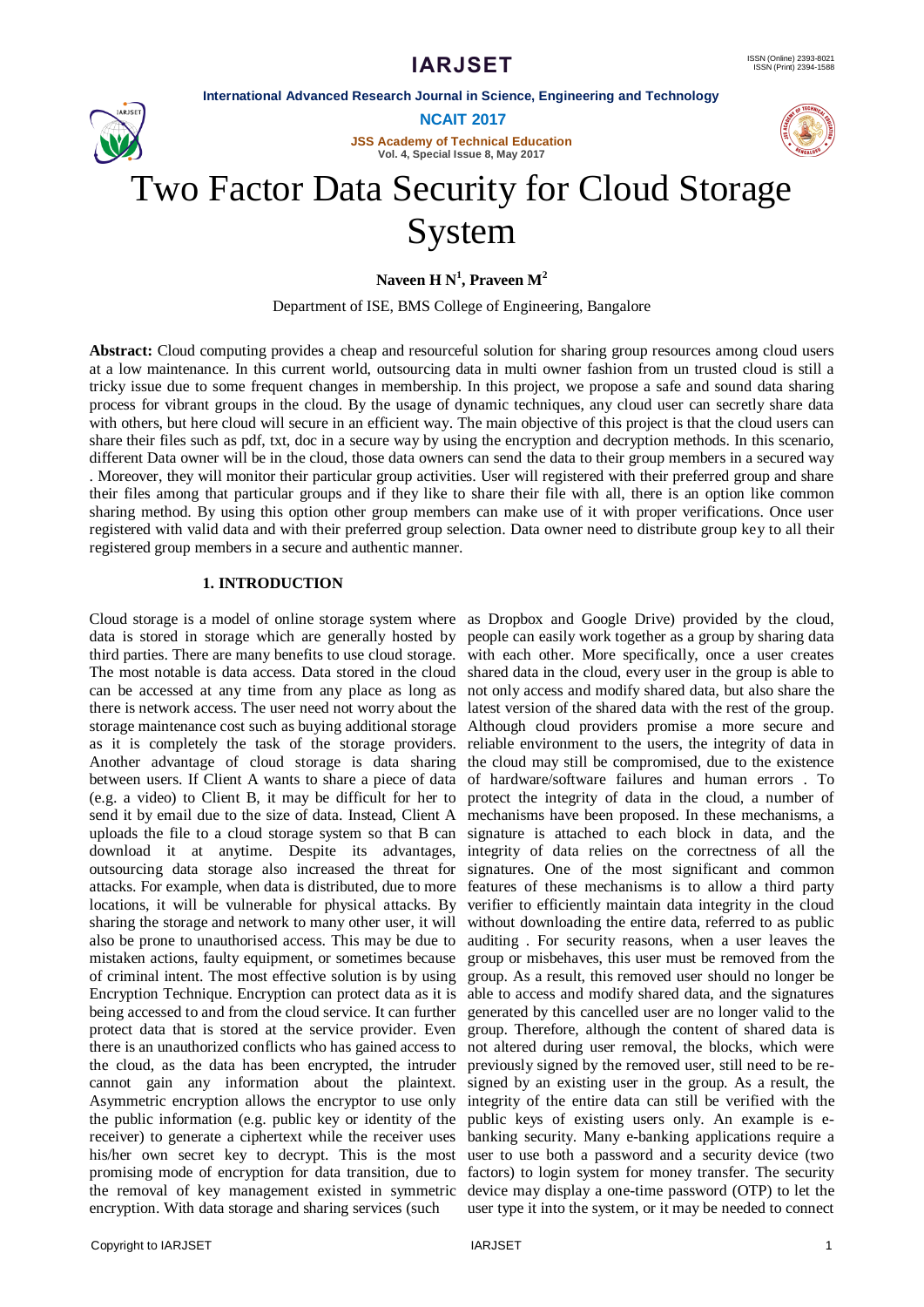

**NCAIT 2017**

**JSS Academy of Technical Education Vol. 4, Special Issue 8, May 2017**

with the computer (e.g. through USB or NFC). The purpose of using two factors is to enhance the security protection for the access control.

# **II. RELATED WORK**

In [1], B. Wang, B. Li, and H. Li proposed a public auditing mechanism for integrity with efficient user revocation in the cloud. They utilised the idea of proxy resignatures. Once the user in the group is revoked, the cloud is able to resign the blocks, which were signed by the cancelled user, with a re-signing key. This mechanism is scalable which means its not only able to efficiently support a huge number of user to share data but also able to handle multiple files..

In [2], M. Armbrust, A. Fox, R. Griffith, A. D. Joseph, R. H. Katz, A. Konwinski, G. Lee, D. A. Patterson, A. Rabkin, I. Stoica, and M. Zaharia proposed that cloud computing will grow rapidly. They state that regardless of the cloud providers sells services at a low cost or a high standard like AppEngine, they should focus on continuous scalability rather than single node performance. Application software needs to scale up as well as down and also need to acquire pay-for-use model to use cloud services. They believed hardware systems must be designed at the scale of container.

In [3], G. Ateniese, R. Burns, R. Curtmola, J. Herring, L. Kissner, Z. Peterson, and D. Song focused on the checking if an untrusted serves stores a clients data. They proposed a model for provable data possession, in which it is better to minimise the file block access, the calculation on the sever and user server communication. The advantages of the proposed model are: they process in a low overhead at the server and require a small, constant amount of communication per transfer. The main components of the scheme is the key verifiable. They allow to verify data possession without having access to actual data file. Experiments proved that sampling of the server storage, make it feasible to verify possession of large data sets. In [4], HovavShacham and Brent Waters provide a proof-ofretrievability system. A data storage provider convinces the user that they store the entire data of the client. They provide schemes with full proofs of security against disputes in the huge model. They built a first scheme using BLS signatures and secure in the oracle model, has the shortest query and response of any proof-of-retrievability and verifiability. Their second scheme was built on pseudorandom functions (PRFs) which is more secure and has longer queries. In [5], C. Wang, Q. Wang, K. Ren, and W. Lou focus on the problem of data storage in cloud, Security. Cloud storage is a distributed data storage system. They provided an efficient scheme to promise the correctness of clients data in the cloud storage. If this is too much resource consuming on the client side, the task can be given to Third Party Auditor (TPA) and the tokens can be stored in users local device or the cloud storage in the encrypted format. Analysis showed that the scheme was highly efficient during bursty data losses.



#### **3. PROPOSED WORK**

Compared to many of its predecessors, which only provide binary results about the storage state across the distributed servers, the challenge-response protocol in our work further provides the localization of data error with the help of cryptographic techniques.Unlike most prior works for ensuring remote data integrity, the new scheme supports secure and efficient dynamic operations on data blocks, including: update, delete and save.Extensive security and performance analysis shows that the proposed scheme is highly efficient and resilient against load balance failure, malicious data modification attack, and even server colluding attacks.

## ADVANTAGES

We motivate the public auditing system of data storage security in Cloud Computing, and propose a protocol supporting for fully dynamic data operations, especially to support block insertion, which is missing in most existing schemesWe extend our scheme to support scalable and efficient public auditing in Cloud Computing. In particular, our scheme achieves auditing tasks from different users can be performed simultaneously by the TPA.

# Highly secured by using cryptographic techniques

# **1.Authentication module**

Authentication is a function where a user presents some credentials to the Mobile. The user needs to be authorized to request services from the system. The New user, he has to get registered with a system and then authenticated before he can request Services. In a basic authentication process, a user presents some credentials like user ID and some more information to prove that the user is the true owner of the user ID. An example of this type of authentication process is the use of user ID and password.Users register their token to obtain secrets in order to later decrypt the data they are allowed to access. Users register their tokens related to the attribute conditions in ACC with the Owner, and the rest of the identity tokens related to the attribute conditions in ACB/ACC with the Cloud. When Users register with the Owner, the Owner issues them two sets of secrets for the attribute conditions in ACC that are also present in the sub ACPs in ACPB Cloud. The Owner keeps one set and gives the other set to the Cloud. Two different sets are used in order to prevent the Cloud from decrypting the Owner encrypted data.

## **2. Data owner**

When data are highly sensitive, the data need to be encrypted before outsourcing to the cloud. However, when data are encrypted, irrespective of the underlying encryption scheme, performing any data mining tasks becomes very challenging without ever decrypting the data. Over time, either ACPs or user credentials may change. Further, already encrypted data may go through frequent updates. In such situations, data already encrypted must be re-encrypted with a new key. As the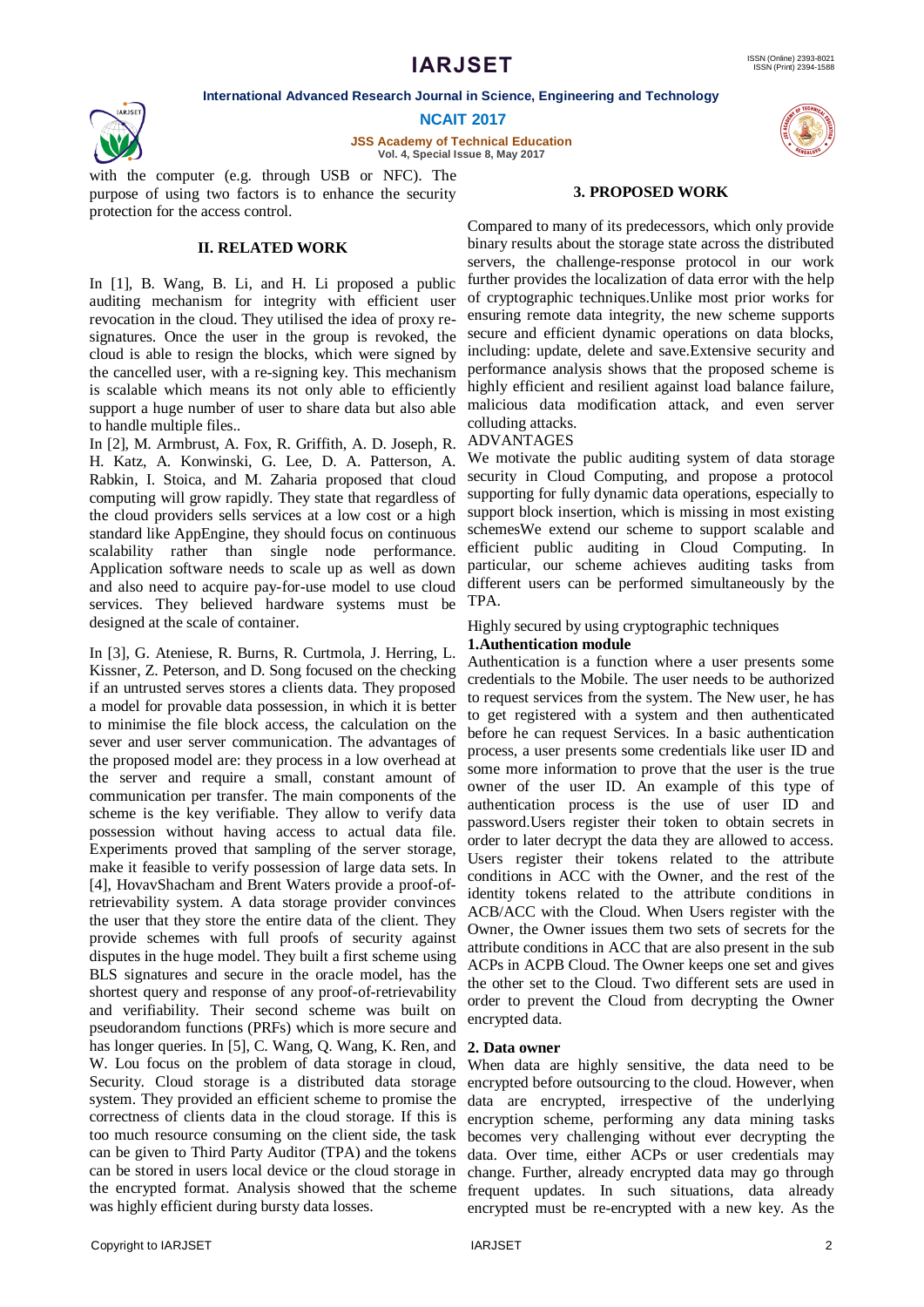

**NCAIT 2017**

**JSS Academy of Technical Education Vol. 4, Special Issue 8, May 2017**

Cloud performs the access control enforcing encryption, it from two different sources. As cloud servers may intervention of the Owner.

# **3.Security module**

# Data encryption:

The Owner first encrypts the data based on the Owner's sub ACPs in order to hide the content from the Cloud and then uploads them along with the public information generated by the AES algorithm and the remaining sub ACPs to the Cloud. The Cloud in turn encrypts the data based on the keys generated using its AES algorithm. Cloud takes the secrets issued to Users and the sub ACPs given by the Owner into consideration to generate keys.

## Data decryption

Users download encrypted data from the Cloud and decrypt twice to access the data. First, the Cloud generated public information tuple is used to derive the encrypt key and then the Owner generated public information tuple is used to derive the key using DES algorithm. These two keys allow a User to decrypt a data item only if the User satisfies the original ACP applied to the data item.

## **4. User module**

The Cloud User who have a large amount of data to be stored in multiple clouds and have the permissions to access and manipulate stored data. the User's Data is converted into data blocks . The data blocks are uploaded to the cloud. The TPA view the data blocks and Uploaded in cloud. The user can update the uploaded data. If the user wants to download their files, the data's in cloud is integrated and downloaded. In this module, the client sends the query to the server. Based on the query the server sends the corresponding file to the client. Before this process, the client authorization step is involved. In the server side, it checks the client name and its password for security process. If it is satisfied and then received the queries form the client and search the corresponding files in the database. Finally, find that file and send to the client. If the server finds the intruder means, it set the possess the capabilities such as privacy preserving, public alternative Path to those intruder.

## **5.Cloud Service Provider (CSP)**

A CSP, who has significant resources and expertise in building and managing distributed cloud storage servers, owns and operates live Cloud Computing systems. Cloud data storage, a user stores his data through a CSP into a set of cloud servers, which are running in a simultaneous, the user interacts with the cloud servers via CSP to access or retrieve his data. In some cases, the user may need to perform block level operations on his data..users should be equipped with security means so that they can make continuous correctness assurance of their stored data even without the existence of local copies.

# **6. Third Party Auditor (TPA)**

An optional TPA, who has expertise and capabilities that users may not have, is trusted to assess and expose risk of cloud storage services on behalf of the users upon request.

simply re-encrypts the affected data without the concurrently handle multiple verification sessions from different clients, given K signatures on K distinct data files from K clients, it is more advantageous to aggregate all these signatures into a single short one and verify it at one time. To achieve this goal, we extend our scheme to allow for provable data updates and verification in a multi-client system. The signature scheme allows the creation of signatures on arbitrary distinct messages. Moreover, it supports the aggregation of multiple signatures by distinct signers on distinct messages into a single short signature, and thus greatly reduces the communication cost while providing efficient verification for the authenticity of all messages.

## **4. IMPLEMENTATION**

The implementation is divided into 3 levels

1. The first level shows the common functionalities of the User and Admin.

2. The second level shows the detailed functionalities of the Admin.

3. The third level shows the detailed functionalities of the User

The level 1 design consists of the basic functionality of the Admin and the User. The Admin logs in to the website and has the authority to manage and verify the files in the file list. The file in the file list can be accessed by the user only if the admin verifies the file. The basic functionality of the user is to first register using the personal credentials and logging in to the website. If the user wishes to share a file, he has to upload the file either in the doc, pdf or txt format. The file will be saved in the file list.

The level 2 design consists of the detailed functionalities of the Admin. The Admin handles all the files and data of the webpage. The Admin also acts as a Third Party Auditor (TPA). The purpose of an Admin is to develop an auditing scheme which is secure, efficient to use and auditing, maintaining the data integrity along with confidentiality. The admin can also upload the files and add it to the file list. The basic functionality is to handle the files by verifying them. The files uploaded by the users will be saved to the file list only if the admin approves orverifies it. Admin can also delete the files if he finds the file harmful. Since the Admin is the main entity in the project, he is responsible for the encryption and storage of the files. This allows the admin to maintain the data security and privacy of the files and the users. The Admin stores and maintains the details of all the users and their private data.

Security threats faced by cloud data storage can come where his/her profile will be created. The user is allowed The most important entity of the project is the end user. The end user is any person who is using the services provided by the cloud service providers. The user first has to register to the cloud by entering the registration page and entering the required personal details. Once the registration is done, the user can login to the webpage